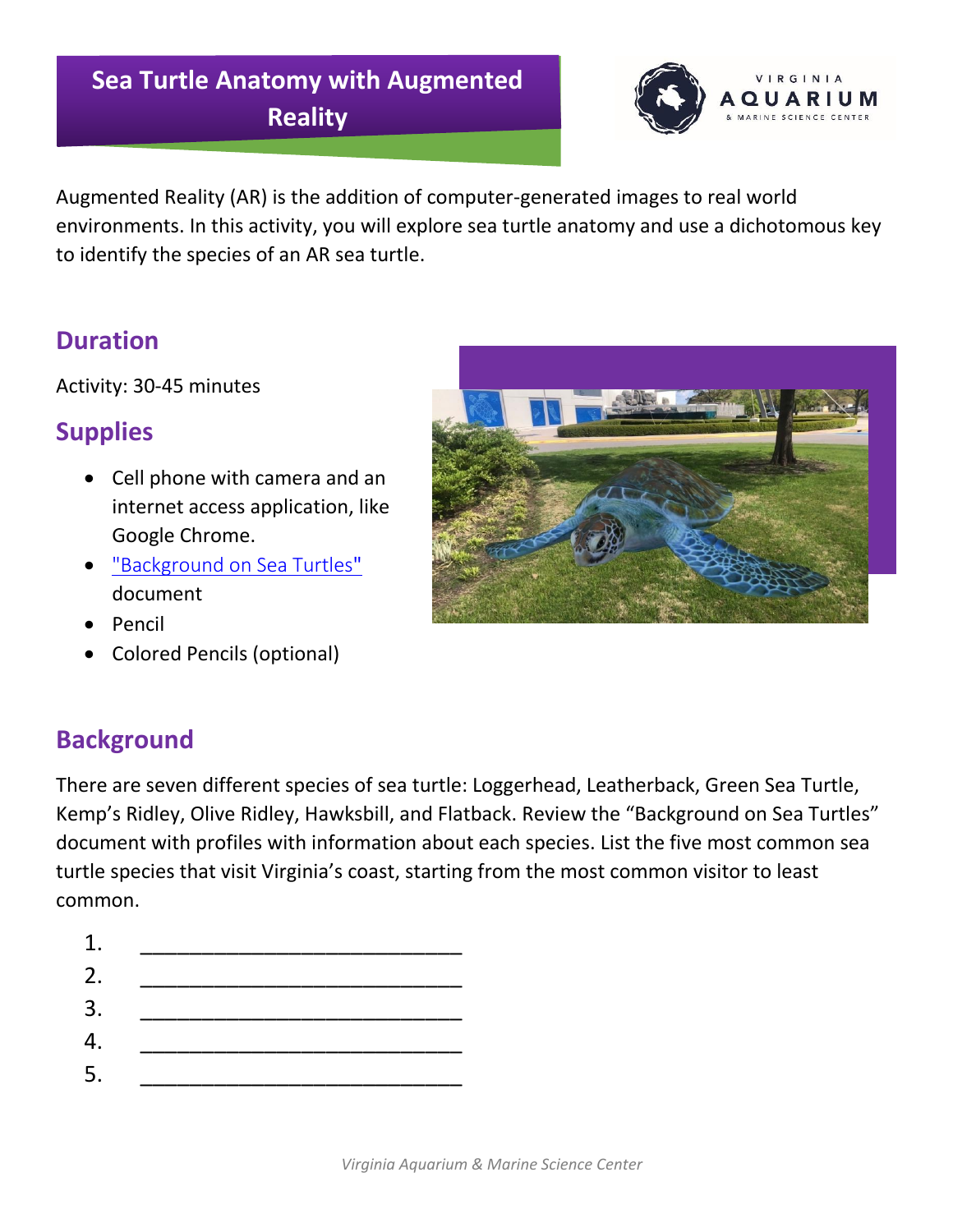## **Augmented Reality**

- 1. Open your internet application and search "Sea Turtle" in the Google Search Engine.
- 2. Scroll down until you see "View in 3D" (see image on right)
- 3. Explore the AR turtle and move it around your surroundings. Enlarge the sea turtle to 125%, then return it to 100%.
- 4. Capture at least four screen-shots of the AR sea turtle. Listed below are four photograph suggestions. Check them off as you capture the photograph.
	- A. One close-up photograph of the head
	- B. One photograph of the dorsal side (top) from the front of the sea turtle.
	- C. One photograph of the dorsal side from behind the sea turtle.
	- D. One photo of the ventral side (bottom) of the sea turtle.



©2018 Google LLC, used with permission. Google and the Google logo are registered trademarks of Google LLC.



*Virginia Aquarium & Marine Science Center*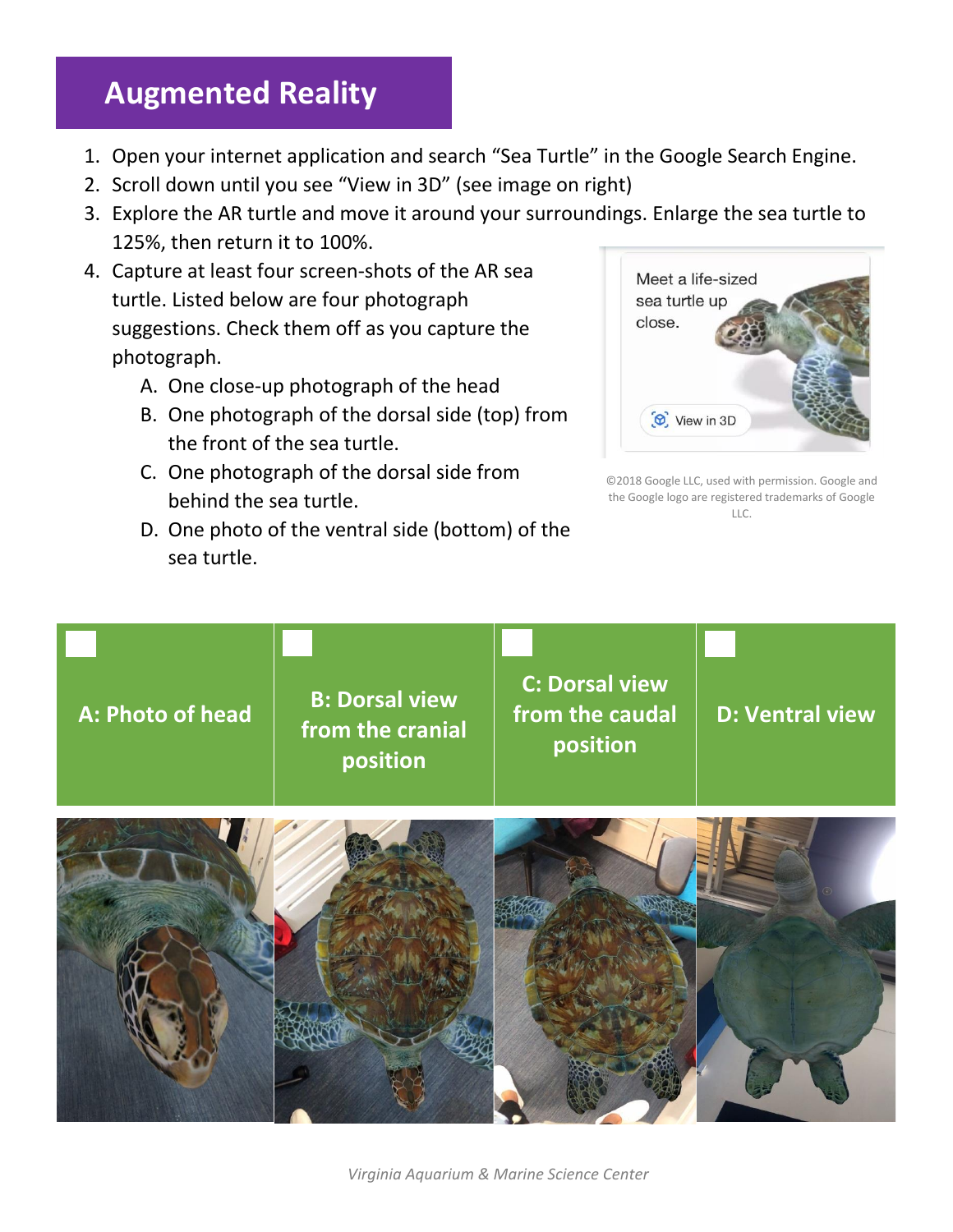# **II. External Sea Turtle Anatomy**

Now that you've taken pictures of your AR sea turtle, explore the anatomical features of sea turtles that will help identify the species of turtle used in Google AR. Identify and familiarize yourself with the structures listed below and count the number of each part on the augmented turtle.

| <b>Dorsal Side (Upper-side/Top)</b> |                                                                                                                                                                                                                                                                                                                                                                        | <b>Number on Augmented</b><br><b>Sea Turtle</b> |
|-------------------------------------|------------------------------------------------------------------------------------------------------------------------------------------------------------------------------------------------------------------------------------------------------------------------------------------------------------------------------------------------------------------------|-------------------------------------------------|
| Carapace                            | The top shell of the turtle that is covered in a specialized scale, called<br>a scute. Each species of sea turtle has a unique carapace which can be<br>used to identify the species. The carapace protects the internal organs<br>and provides some camouflage for the sea turtle. In all but the<br>leatherback, the carapace is fused to the sea turtle's backbone. |                                                 |
| <b>Lateral Scutes</b>               | Specialized scales located on the carapace of the sea turtle. The<br>scutes must be shed as the sea turtle grows and develops. The<br>number and position of these scutes are specific to each individual<br>species.                                                                                                                                                  |                                                 |
| <b>Vertebral</b><br><b>Scutes</b>   | Scutes that are located on the carapace that run along the vertebral<br>column (spine).                                                                                                                                                                                                                                                                                |                                                 |
| <b>Marginal</b><br><b>Scutes</b>    | Scutes that run along the outer edge of the carapace.                                                                                                                                                                                                                                                                                                                  |                                                 |
| <b>Beak</b>                         | Specialized structure that is uniquely adapted for catching and<br>consuming the specific diet for each species.                                                                                                                                                                                                                                                       |                                                 |
| Preocular<br><b>Scales</b>          | Scale located before the eyes.                                                                                                                                                                                                                                                                                                                                         |                                                 |
| <b>Prefrontal</b><br><b>Scales</b>  | Scales located at the front of the head, which can be used to identify<br>the species.                                                                                                                                                                                                                                                                                 |                                                 |
| <b>Nuchal Scales</b>                | The first scute located on carapace, located immediately posterior<br>(behind) the head).                                                                                                                                                                                                                                                                              |                                                 |

### **Dorsal (Top) View**

*Optional: Color coordinate the anatomical structures in the illustrations below with the matching word box.*



Nuchal Scute

Lateral Scutes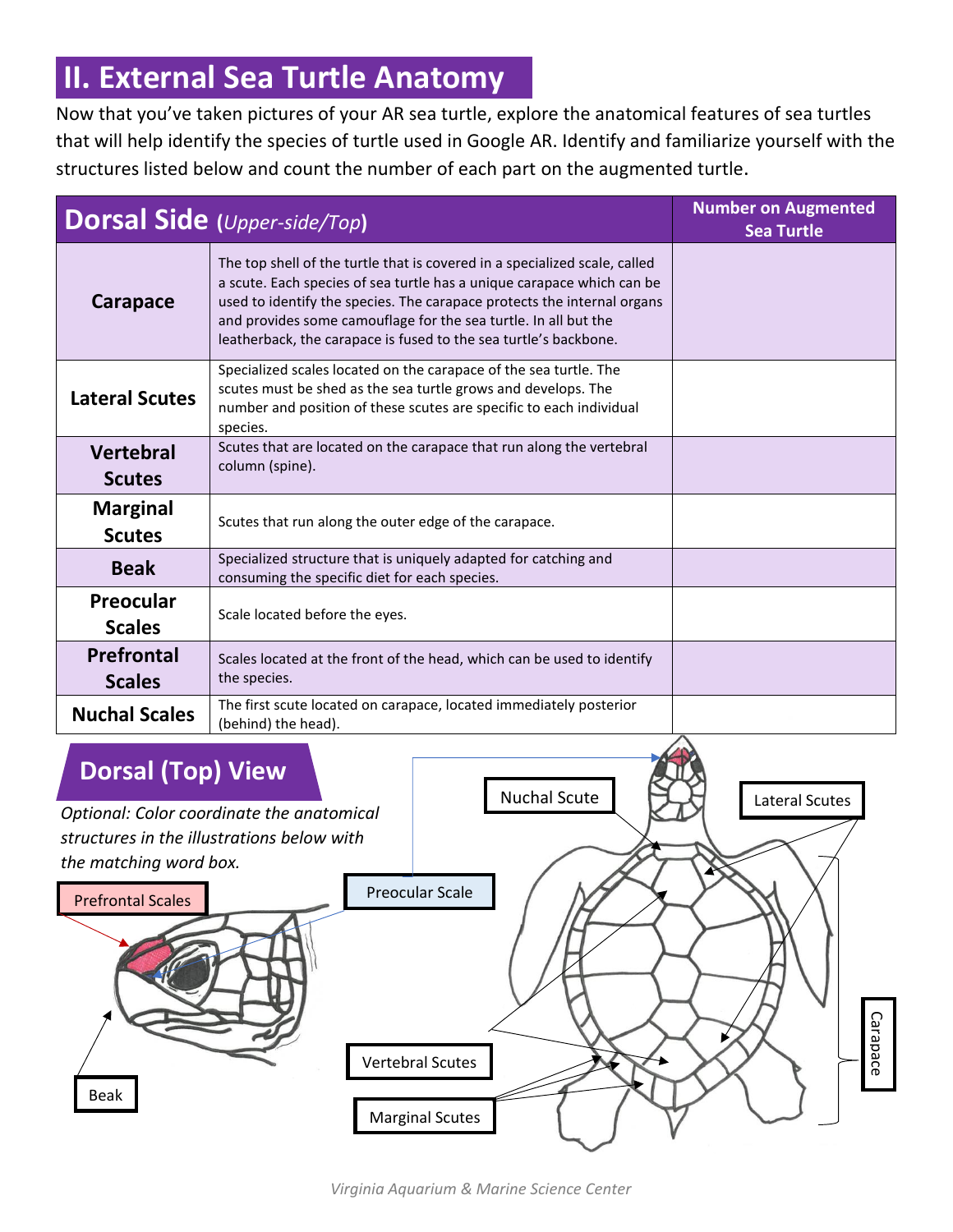| <b>Ventral Side (Underside/Bottom)</b> |                                                                                                                                                                           | <b>Number on</b><br><b>Augmented Sea Turtle</b> |
|----------------------------------------|---------------------------------------------------------------------------------------------------------------------------------------------------------------------------|-------------------------------------------------|
| <b>Plastron</b>                        | Portion of the shell located on the ventral side (underside) of<br>the sea turtle.                                                                                        |                                                 |
| Inframarginal<br><b>Scutes</b>         | Scutes located on plastron that touch the marginal scutes.                                                                                                                |                                                 |
| <b>Fore Flippers</b>                   | Used to push the sea turtle through the water. When a female<br>turtle is ready to nest, she will use her fore flippers and hind<br>flippers to dig a pit and egg chamber |                                                 |
| <b>Hind Flippers</b>                   | Paddle-like appendages adapted to swimming in the ocean.<br>Nesting females will use her hind flippers to cover her egg<br>clutch with sand.                              |                                                 |
| Tail                                   | The tail is considerably longer in male sea turtles.                                                                                                                      |                                                 |



*Virginia Aquarium & Marine Science Center*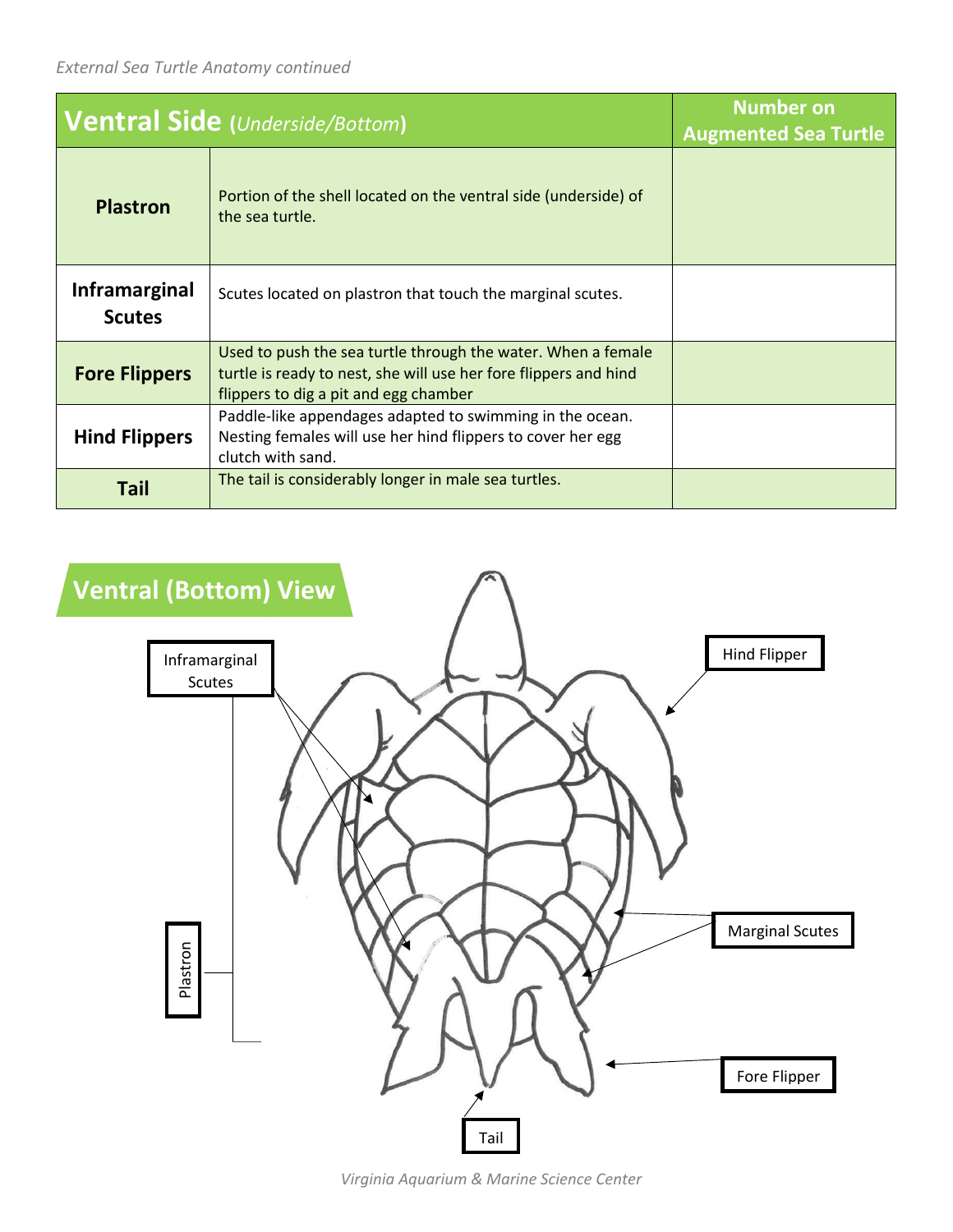# **III. Sea Turtle Dichotomous Key**

A dichotomous key is a tool used to determine the identity of something, such as the name of a butterfly or type of rock. By answering a series of questions that describe the physical characteristics of the object, the user is lead to the name of the object or organism. At each step, the user is given two choices; each choice leads to a different question. See an example of a simple dichotomous key that can be used to identify common writing tools.

Dichotomous Key for Writing Tools

- 1. A. Writes with ink…………………….Go to question 2
- B. Writes with graphite (lead)…..Pencil 2. A. Writing tip is metal….……………Pen
- B. Writing tip is felt…………………..Marker

The shape and number of scutes located on the carapace and plastron is distinct for each species of sea turtle. Therefore, we can use our observations and documentation of the AR sea turtle to identify what species it represents. Use the dichotomous key for Virginia's sea turtles to identify the species.

#### **Key for Virginia Sea Turtles**

1. A. Scutes arranged in a distinct pattern on carapace…………………… go to 2 B. No scutes on carapace, scutes replaced by longitudinal ridges..**Leatherback** 2. A. Has 4 lateral scutes …………………………………………………………………go to 3 B. Has 5 lateral scutes …………………………………………………………………go to 4 3. A. Scutes overlap one another, beak noticeably hooked ……………**.Hawksbill** B. Scutes do not overlap, beak not hooked ………………………….…….**Green** 4. A. Small, terminal scute near tail on plastron………………………….**Kemp's Ridley** B. No small, terminal scute near tail on plastron……………………….**.Loggerhead**

## **According to the dichotomous key, what species of sea turtle is the augmented turtle? \_\_\_\_\_\_\_\_\_\_\_\_\_\_\_\_\_\_\_\_\_\_\_\_\_\_\_**